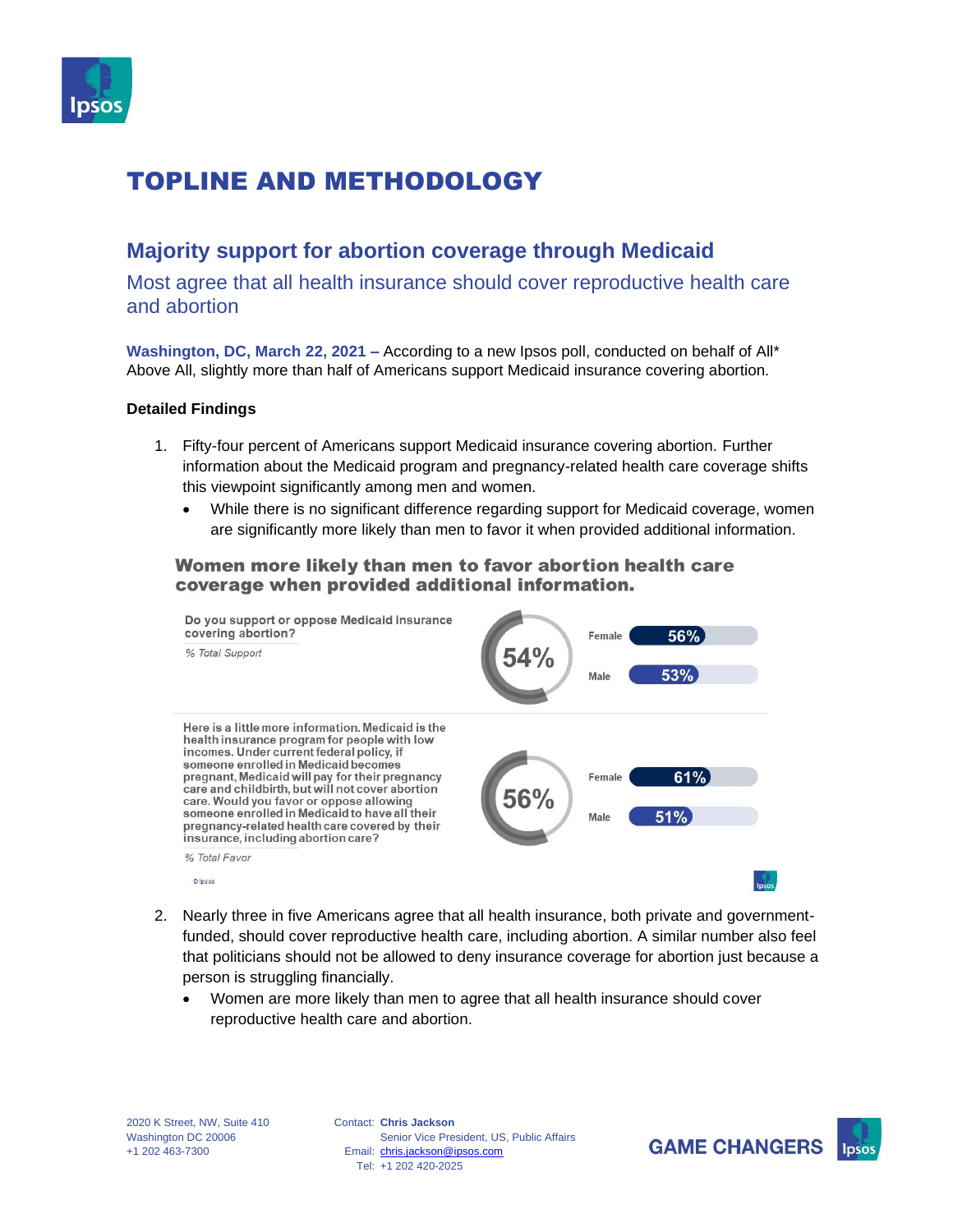

3. Across all measures, Americans under 50 years old are significantly more likely to favor health care coverage for abortion. Westerners demonstrate majority consensus in support of abortion while those in the South and Midwest are more divided.

**For full results, please refer to the following questionnaire.** 



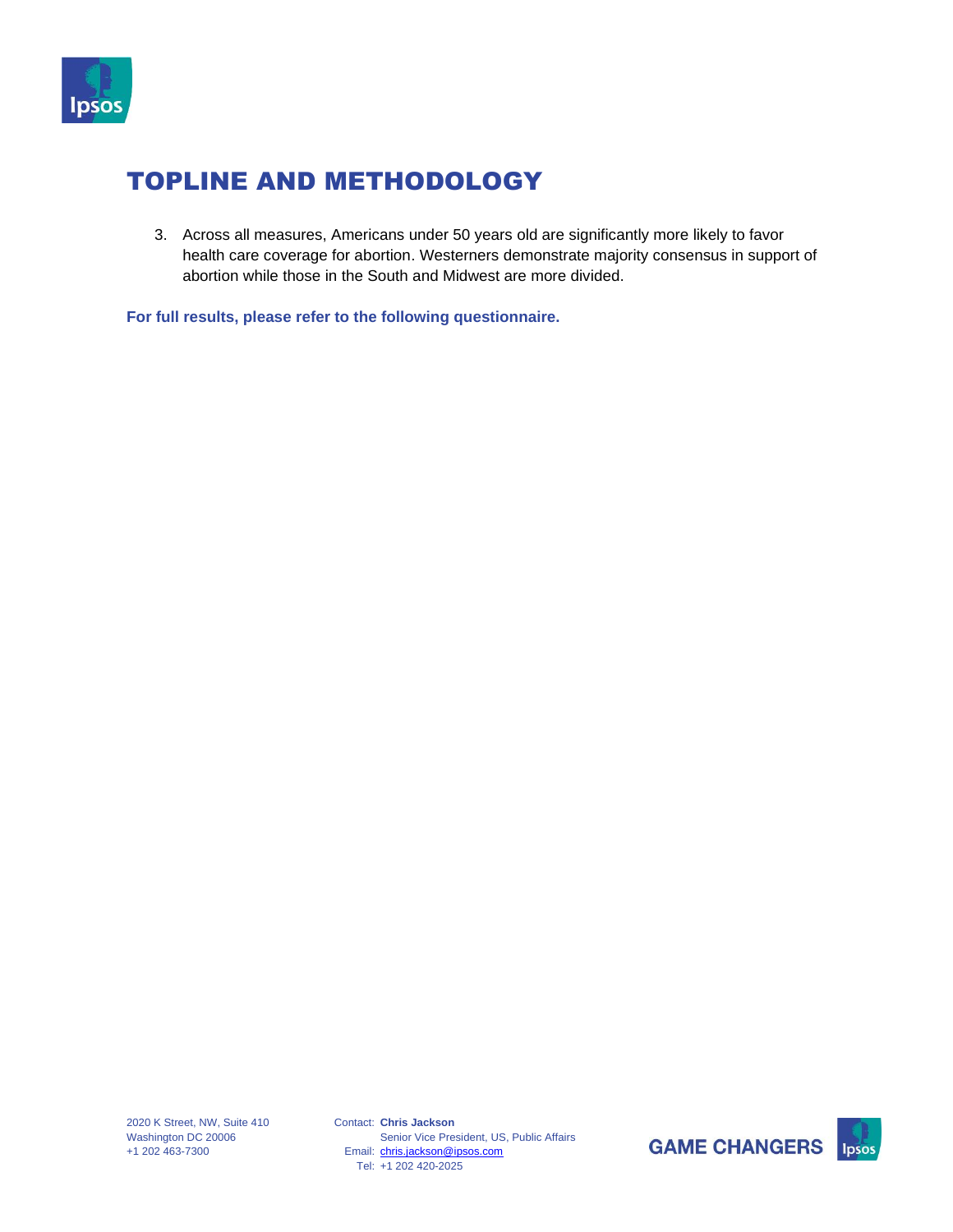

**All\* Above All/Ipsos Poll**

Conducted by Ipsos Public Affairs' KnowledgePanel® Omnibus **A survey of the American general population (ages 18+)** *Interview dates: March 12-14, 2021 Number of total interviews: N=1,020 Number of registered voters interviews: N=879*

*Margin of error among total: +/- 3.4 percentage points at the 95% confidence level*

*NOTE: All results show percentages among all respondents, unless otherwise labeled. NOTE: \* = less than 0.5%, - = no respondents*

### **Annotated Questionnaire:**

1. Do you support or oppose Medicaid insurance covering abortion?

|                      | Total | <b>Registered</b><br><b>Voters</b> |
|----------------------|-------|------------------------------------|
| Strongly support     | 30%   | 30%                                |
| Somewhat support     | 24%   | 24%                                |
| Somewhat oppose      | 14%   | 15%                                |
| Strongly oppose      | 30%   | 30%                                |
| Skipped              | 2%    | 1%                                 |
| <b>Total Support</b> | 54%   | 53%                                |
| <b>Total Oppose</b>  | 44%   | 45%                                |

2. Here is a little more information. Medicaid is the health insurance program for people with low incomes. Under current federal policy, if someone enrolled in Medicaid becomes pregnant, Medicaid will pay for their pregnancy care and childbirth, but will not cover abortion care. Would you favor or oppose allowing someone enrolled in Medicaid to have all their pregnancyrelated health care covered by their insurance, including abortion care?

|                     | <b>Total</b> | <b>Registered</b><br><b>Voters</b> |
|---------------------|--------------|------------------------------------|
| Strongly favor      | 31%          | 31%                                |
| Somewhat favor      | 25%          | 25%                                |
| Somewhat oppose     | 17%          | 17%                                |
| Strongly oppose     | 25%          | 26%                                |
| Skipped             | 2%           | 1%                                 |
| <b>Total Favor</b>  | 56%          | 56%                                |
| <b>Total Oppose</b> | 42%          | 43%                                |



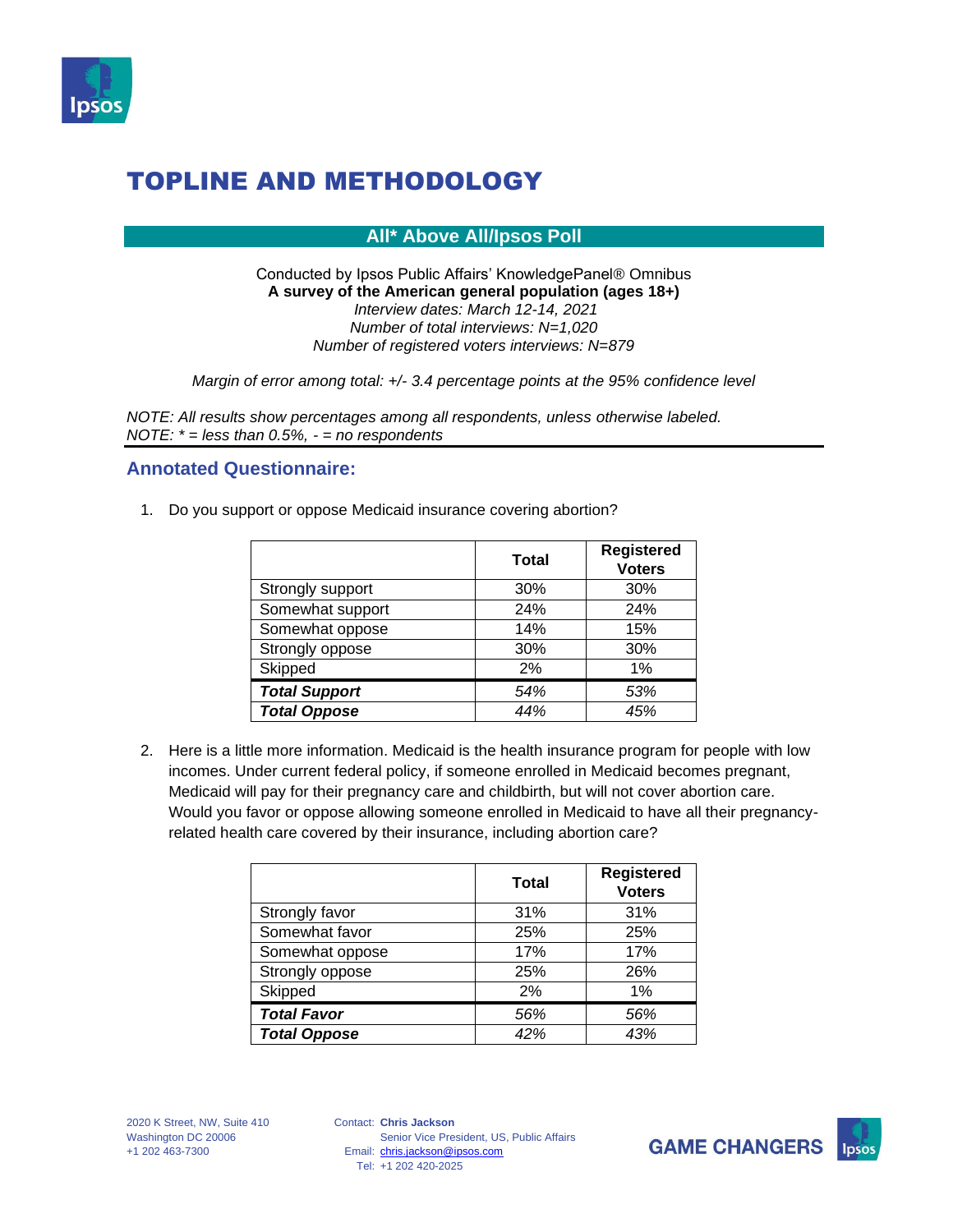

3. Do you agree or disagree with the following: Everyone's health insurance, whether it is private or government-funded, should cover their reproductive health care, including abortion. \_\_\_\_\_

|                       | <b>Total</b> | <b>Registered</b><br><b>Voters</b> |
|-----------------------|--------------|------------------------------------|
| Strongly agree        | 34%          | 35%                                |
| Somewhat agree        | 24%          | 23%                                |
| Somewhat disagree     | 16%          | 15%                                |
| Strongly disagree     | 24%          | 25%                                |
| Skipped               | 1%           | 1%                                 |
| <b>Total Agree</b>    | 58%          | 58%                                |
| <b>Total Disagree</b> | 40%          | 41%                                |

4. Below are two statements on both sides of this issue. Please read both statements carefully and then select the statement you agree more with, even if neither is exactly how you feel.

|                                                                                                                                                           | <b>Total</b> | <b>Registered</b><br><b>Voters</b> |
|-----------------------------------------------------------------------------------------------------------------------------------------------------------|--------------|------------------------------------|
| However we feel about abortion, politicians should not<br>be allowed to deny insurance coverage for it just<br>because a person is struggling financially | 57%          | 56%                                |
| Using taxpayer dollars for abortions forces all of us to<br>pay for them--even those of us who do not believe in<br>abortion                              | 40%          | 43%                                |
| Skipped                                                                                                                                                   | 2%           | 1%                                 |

5. **[Asked if did not skip Q4]** And is the statement you selected much closer or somewhat closer to your point of view?

|                                     | <b>Total</b><br>$(N=1,003)$ | <b>Registered</b><br><b>Voters</b><br>$(N=870)$ |
|-------------------------------------|-----------------------------|-------------------------------------------------|
| Much closer to my point of view     | 54%                         | 56%                                             |
| Somewhat closer to my point of view | 45%                         | 44%                                             |
| Skipped                             | $1\%$                       | $\star$                                         |

| Q4= Using taxpayer dollars for abortions forces all<br>of us to pay for them | Total<br>$(N=433)$ | <b>Registered</b><br><b>Voters</b><br>$(N=397)$ |
|------------------------------------------------------------------------------|--------------------|-------------------------------------------------|
| Much closer to my point of view                                              | 56%                | 59%                                             |
| Somewhat closer to my point of view                                          | 44%                | 41%                                             |
| Skipped                                                                      | $\star$            | $\star$                                         |



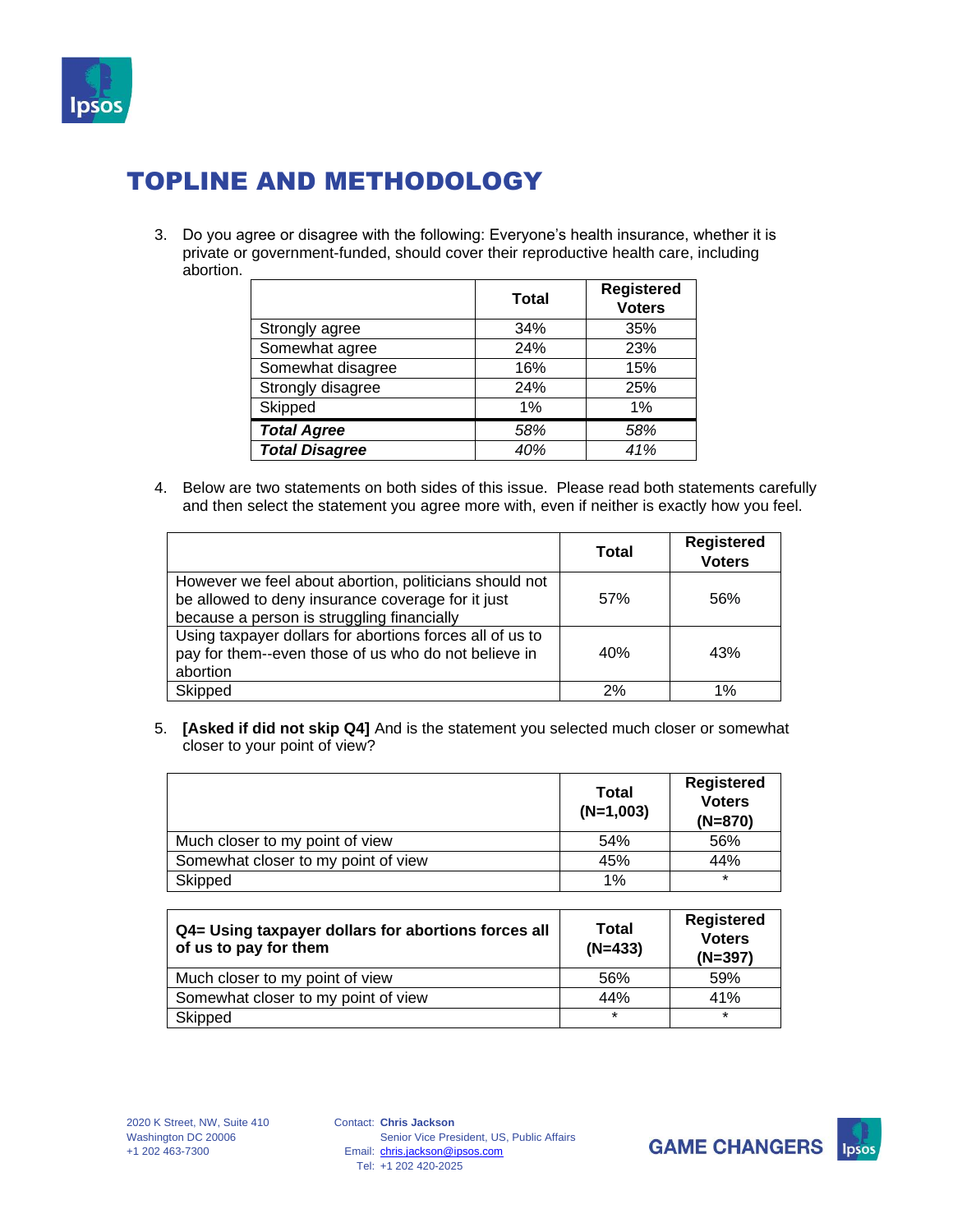

5. **[Asked if did not skip Q4]** And is the statement you selected much closer or somewhat closer to your point of view?

| Q4= However we feel about abortion, politicians<br>should not be allowed to deny insurance coverage | Total<br>$(N=570)$ | <b>Registered</b><br><b>Voters</b><br>$(N=473)$ |
|-----------------------------------------------------------------------------------------------------|--------------------|-------------------------------------------------|
| Much closer to my point of view                                                                     | 53%                | 53%                                             |
| Somewhat closer to my point of view                                                                 | 46%                | 46%                                             |
| Skipped                                                                                             | 1%                 | 1%                                              |



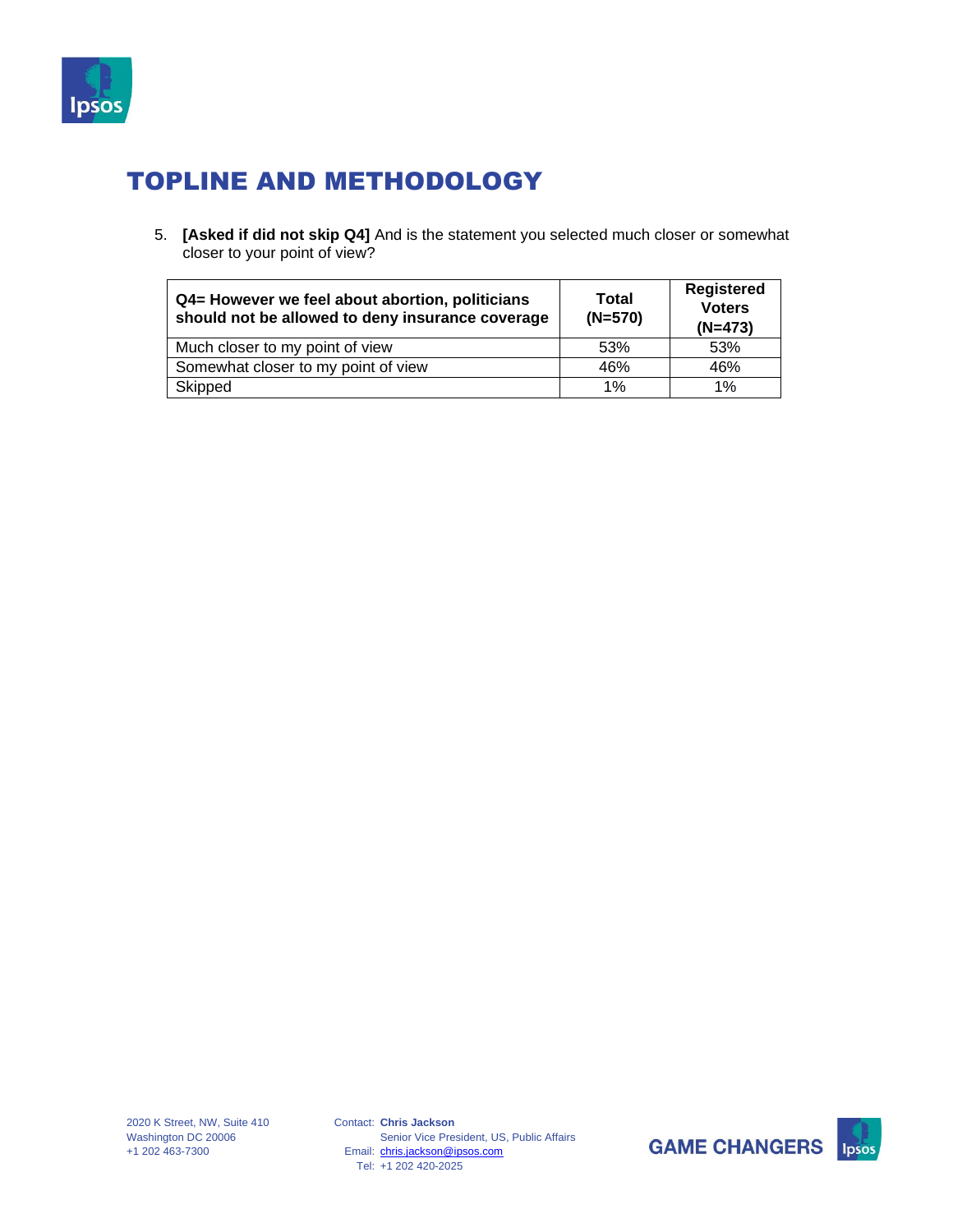

#### **For more information on this news release, please contact:**

Chris Jackson Senior Vice President, US Public Affairs +1 202 420-2025 [chris.jackson@ipsos.com](mailto:chris.jackson@ipsos.com)

Mallory Newall Director, US Public Affairs +1 202 420-2014 [mallory.newall@ipsos.com](mailto:mallory.newall@ipsos.com)

Kate Silverstein Media Relations Specialist, US Public Affairs +1 718 755-8829 kate.silverstein@ipsos.com



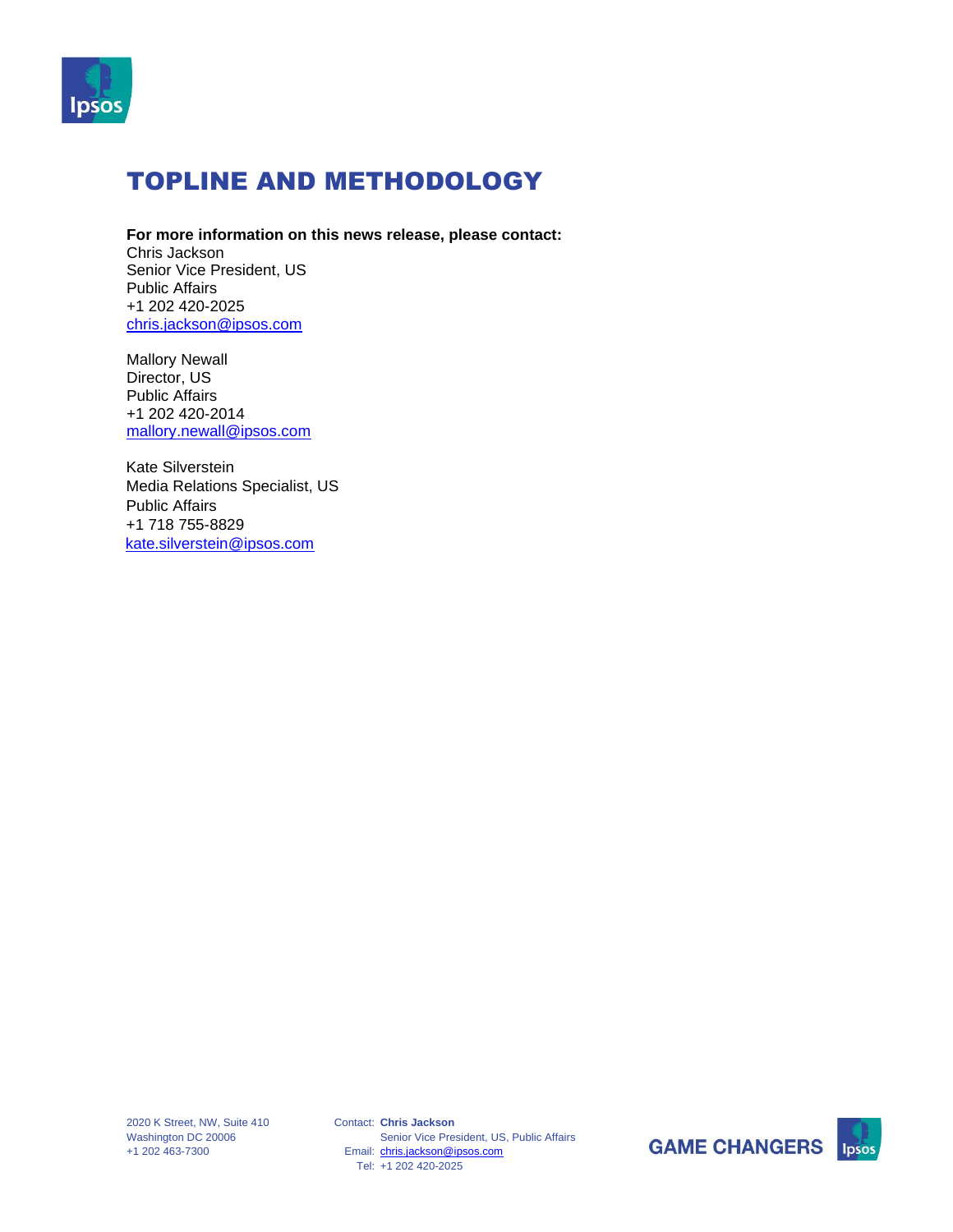

#### **Methodology**

This Ipsos Poll, conducted on behalf of All\* Above All, is based on interviews conducted from March 12-14, 2021. A total of 1,020 interviews were completed, with approximately 498 female adults and 522 male adults. The total interviews include 879 registered voters. The margin of error on weighted data is + 3.4 percentage points for the full sample. The design effect for this study was 1.24.

The KnowledgePanel Omnibus using the KnowledgePanel™ is a national online omnibus service of Ipsos Public Affairs. KnowledgePanel is the largest commercially available online probability panel in the marketplace. The sample is truly projectable to the US population, which sets it apart from traditional "opt-in" or "convenience" panels.

- To recruit panel members, we use ABS (address-based sampling) as the primary methodology—a probability-based approach that includes cellphone-only households.
- For non-Internet households, we provide Internet access and a laptop for the completion of online surveys: Therefore, the sample is not limited to only those who already have Internet access.
- The representativeness of its sample—including hard-to-reach groups such as young adults, males and minorities—has been documented in numerous academic papers.

Each wave's KP Omnibus consists of 1,000 completed interviews. All respondents are 18 years of age or older, and approximately equal numbers of male and female adults are provided. All completed interviews are weighted to ensure accurate and reliable representation of the total US population, 18 years and older.

The raw data are weighted by a custom-designed computer program, which automatically develops a weighting factor for each respondent. This procedure employs several variables, including age, sex, education, race, household income, metropolitan/non-metropolitan status, and geographic region. Each interview is assigned a single weight derived from the relationship between the actual proportion of the population with its specific combination of age, sex, education, race and geographic characteristics and the proportion in our sample that week. Tabular results\* show both weighted and unweighted bases for these demographic variables.

Because of the use of rigid and replicable sampling, fielding, and weighting procedures, all KP Omnibus studies are parallel to one another. This affords the opportunity to draw trend comparisons, as well as point-in-time analysis.

In addition to the standard breakdowns by sex, age, income and region, the following classification items have been obtained and are available to subscribers:

- 
- 
- 
- Marital Status Employment Status Home Ownership Head of Household
- Race/Ethnicity Education Housing type Family Size/Composition

Optional panel profiled variables, such as Political Party ID and Voter Registration, are available upon a request at an additional fee.

.

Contact: **Chris Jackson** Email: [chris.jackson@ipsos.com](mailto:chris.jackson@ipsos.com) Tel: +1 202 420-2025 Senior Vice President, US, Public Affairs